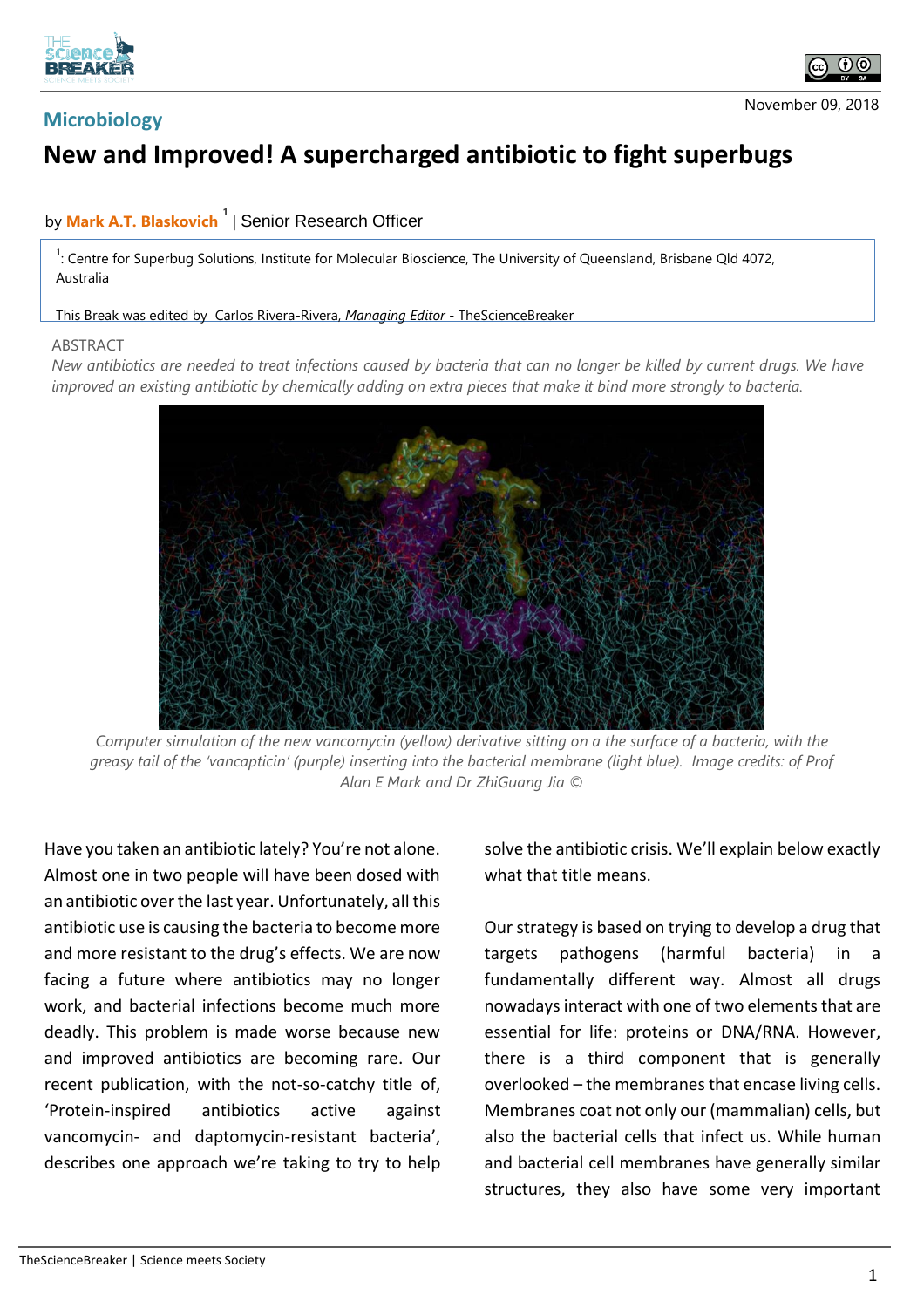



differences. Nature already uses these differences to direct where some molecules end up. Could we use the same approach to develop a drug that targets only bacterial cell membranes? (This is the "proteininspired" part of our article title). By doing this, we might be able to reduce some of the detrimental side effects that result when a drug cannot distinguish between different cell types, instead interacting with all of them.

We decided to test whether membrane targeting would work with antibiotics, as with this class of drugs we could take advantage of the more substantial differences between human cells and bacterial membranes. Different types of antibiotics work in different ways – some prevent the bacteria from making new proteins by acting on the synthetic machinery inside the bacteria, while others interfere with construction of the cell wall that holds the bacteria together, or create holes in the membrane so that the cell contents leak out.

Of all the potential antibiotics available, we chose vancomycin as the core drug to modify to selectively target it to bacterial membranes. Vancomycin is still an important antibiotic for treating infections, but resistance is increasing, making it lose effectiveness. It kills bacteria by binding to a building block of the bacterial cell wall, preventing the cell wall from being constructed. Bacteria under attack by vancomycin are unable to grow or reproduce, because for both growth and reproduction, more cell wall would have to be produced. Importantly for our strategy, this cell wall building block is found just under the cell wall, where it is embedded into the next layer encasing the bacterium, the cell membrane. By targeting vancomycin to the bacterial membrane, we funnel it right to where it's needed.

The cell membrane itself is made up of many types of molecules, but the main component is lipids, which have a fatty tail and non-fatty head, some with a negative charge (like the negative end of a battery). Vancomycin is able to be chemically modified, so we can attach to it a membrane-targeting substituent without disturbing its usual antibacterial activity. We joined together three different components that could be adjusted independently, like putting together different colour combinations of three Lego blocks. These components consisted of (1) a "linker", which joined the membrane-targeting substituent and vancomycin, (2) an "electrostatic effector peptide segment (EEPS)" that is attracted to the bacterial membrane, and (3) a fatty component designed to interact with the fatty tail of the membrane lipids. We named these modified versions of vancomycin the "vancapticins".The EEPS is the 'protein-inspired' part of the molecule, and just like the positive side of one magnet is attracted to the negative side of another one, we used a positive charge on the EEPS to bind to the negative charge on the bacterial lipids.

We then made hundreds of new versions of vancapticins by making small changes in the molecule. Some of these new versions were more than 10 times more effective than vancomycin at killing bacteria! We soon found that the size of the EEPS could be greatly reduced, which simplified the new structure and boosted the potency another 10 fold. Then, the final breakthrough came when we changed the original linker (component '1' above), to a linker that living organisms could not destroy.

With all these changes, there were still several promising vancapticin candidates. We ran them through a series of tests to compare how effective they were at killing bacteria without causing harm to non-bacterial cells. Other tests showed that bacteria don't quickly develop resistance against these new drugs. Finally, and most importantly, we proved that the new vancapticins cured several types of bacterial infections in mice with much greater effectiveness than vancomycin. Unlike mouse models of cancer